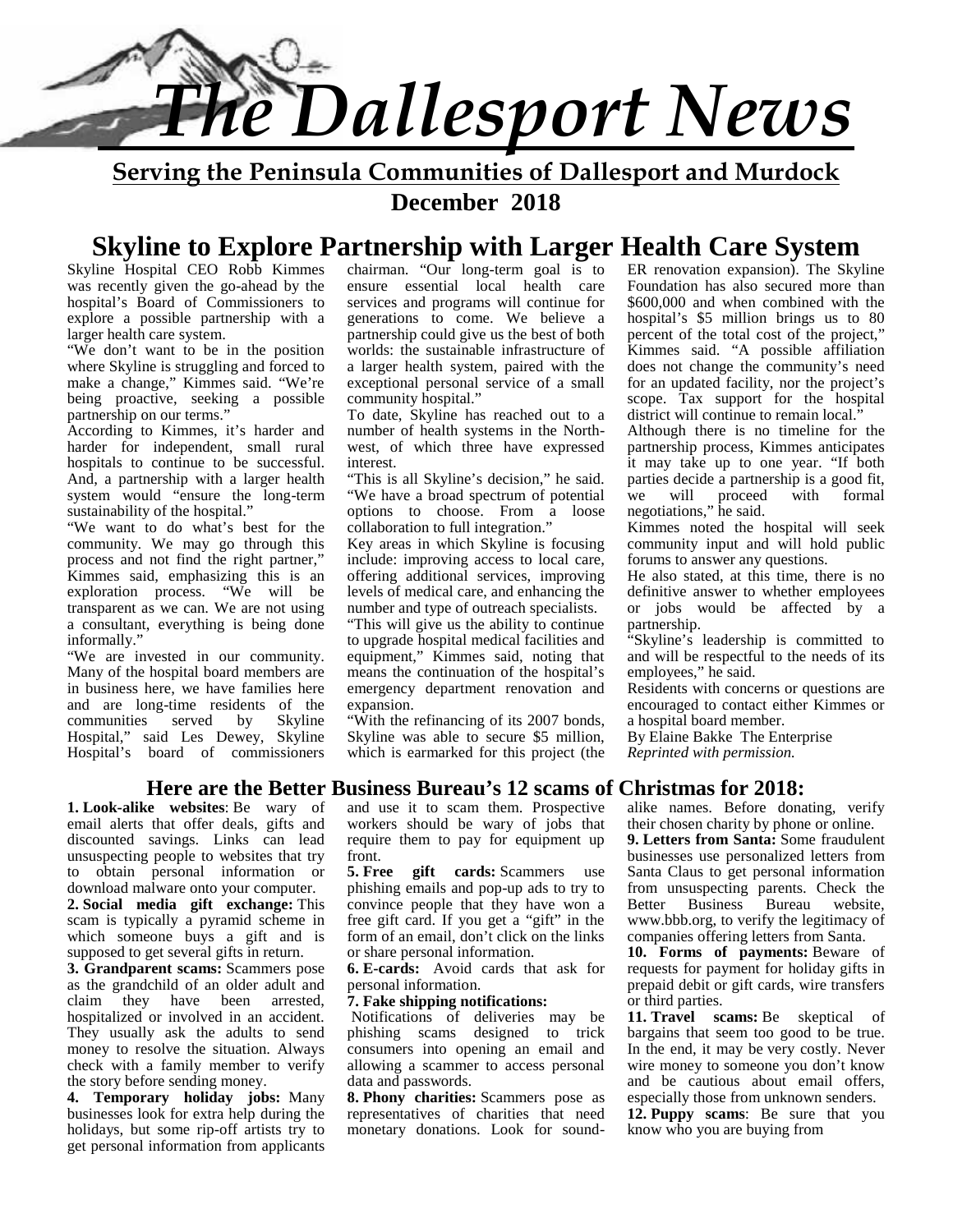#### **Book Report By Judy Bane "The Woman In the Window" by A.J. Finn**

What did she see?

It's been 10 long months since Anna Fox last left her home. Ten months during which she has haunted the rooms of her old New York house like a ghost, lost in her memories, too terrified to step outside.

Anna's lifeline to the real world is her window, where she sits day after day, watching her neighbors. When the Russell's move in, Anna is instantly drawn to them. A picture-perfect family of three, they are an echo of the life that was once hers.

But one evening, a frenzied scream rips across the silence, and Anna witnesses something no one was supposed to see. Now she must do everything she can to uncover the truth about what really happened. But even if she does, will anyone believe her? And can she even trust herself?

This was such a great book! I started and finished it in one sitting and enjoyed every minute of it. If you like a classic thriller, this is it. The end is satisfyingly twisted and I highly recommend you read this as soon as you can get your hands on it.

#### **ELFF Help**

The annual "Everyone Loves A Firefighter"…or ELFF…food drive is coming up in The Dalles and Dallesport **December 4-6**, and the call has gone out for volunteers and volunteer groups to help in the effort. ELFF commander Eric Pyles of Mid-Columbia Fire and Rescue says they need help as they collect canned food donations during the three nights of the drive next week. The ELFF food drive starts in the east side of The Dalles on Tuesday evening on December 4th, continues in the west side of The Dalles on Wednesday evening on December 5th, and finishes up in the Dallesport-Murdock area on Thursday evening on December 6th. The drive takes place between 6 p.m. and 9 p.m. on all three nights**. To volunteer, call Mid- Columbia Fire and Rescue at 541-296- 9445.** MCFR, Dallesport-Murdock Fire Department, The Dalles Lions Club, St. Vincent dePaul, and the Salvation Army are all involved in the food collection effort.

#### **Christmas Food Box Program**

Lyle Lions Community Ctr., at the Corner of Hwy 14 and 5th St. is the place to drop off your contributions for the Christmas Food Box Program. There is a donation jar for monetary contributions for the Christmas Food Box Project, and canned & non-<br>perishable food items are perishable food items are appreciated. Donations will be accepted at the Tuesday noon lunches December 4, and December 11.

Baskets will be filled during the week of December 9 and will be distributed to

families on Saturday, December 15. Thank you in advance!!

#### **Observatory Upgrade**

Goldendale Observatory State Park is in the midst of its first major renovation since construction of the facility in 1973. All structures but the iconic South Dome will be demolished to prepare for construction of a much larger and more advanced learning center. Seating is expected to triple and self-guided interpretive exhibits will be installed throughout the campus.

 The entire project is scheduled to be completed in late 2019. In the meantime, Observatory programs will continue at Stonehenge in Maryhill. Visit Goldendaleobservatory.com to find more information on classes and facility hours. The facility will remain off limits until further notice and locals are discouraged from exploring the scene. The security system's motion sensors may be inadvertently triggered.

> **October-March At Maryhill Stonehenge Visitor Center** OPEN FRI-SUN CLOSED MON-THU\* 2:00pm Solar Show\*\* 6:00pm Evening Show\*\* Facility Closes at 9:00pm

\*The Maryhill Stonehenge War Memorials are open 7 days a week from Sunrise to Sunset for non-observatory functions.

## **Changes are coming January 2019 to Washington Apple Health in Klickitat County**

Changes are coming January 2019 to Washington Apple Health in Klickitat County. The changes will not reduce any benefits. The Apple Health plans will continue to be Amerigroup, Community Health Plan of Washington, and Molina Healthcare. These plans will also start to cover mental health and drug and alcohol treatment services. Check your mailbox for more information, or search for Apple Health online.

#### **Carols & Cocoa December 19th, 2018 6:00pm - 8:00pm**

Celebrate the holiday season and sing with us! Our local Song Circle will lead us in popular Christmas carols. Enjoy hot cocoa and holiday sweets. Sing along, or sit back and enjoy. **Goldendale Community Library**

131 W Burgen St Goldendale 509-773-4487

#### **Dec. 25th Christmas January 1st. New Years ALL LIBRARIES CLOSED**

**Klindt's Bookstore** 541-296-3355 315 E. 2nd Street, The Dalles Hours: Mon. – Sat. 8:00 am– 6:00 pm Sundays 11:00 am - 4:00 pm **The Dalles/Wasco County Public Library** 541-296-2815 wascocountylibrary.com 722 Court Street, The Dalles **HOURS:** Monday-Thursday 10 a.m. to 8:30 p.m. Saturday: 10 a.m. to 5 p.m. Closed Sunday *\*FREE wireless Internet access* inside the library and on library grounds. **White Salmon Valley Community Library** 509-493-1132 - Town & Country Sq. White Salmon Open Tuesdays 10:00 am - 8:00 pm Wed.-Sat. 10:00 am - 6:00 pm  *\*FREE wireless Internet access* **Goldendale Community Library**

(509) 773-4487 131 West Burgen Street Goldendale, Open M Tu Th F Sat 10am-6:00pm and 10 to 8 on Wednesdays



**Bookmobile** Fort Vancouver Regional Library 1-888-546-2707

The Library Bookmobile Fall - Winter Schedule

**Wednesdays December 12th. & 26th .** Lyle Market.....9:45 – 10:15

Lyle High School….10:25- 12:30 Dallesport Church of Christ…1:45–3:00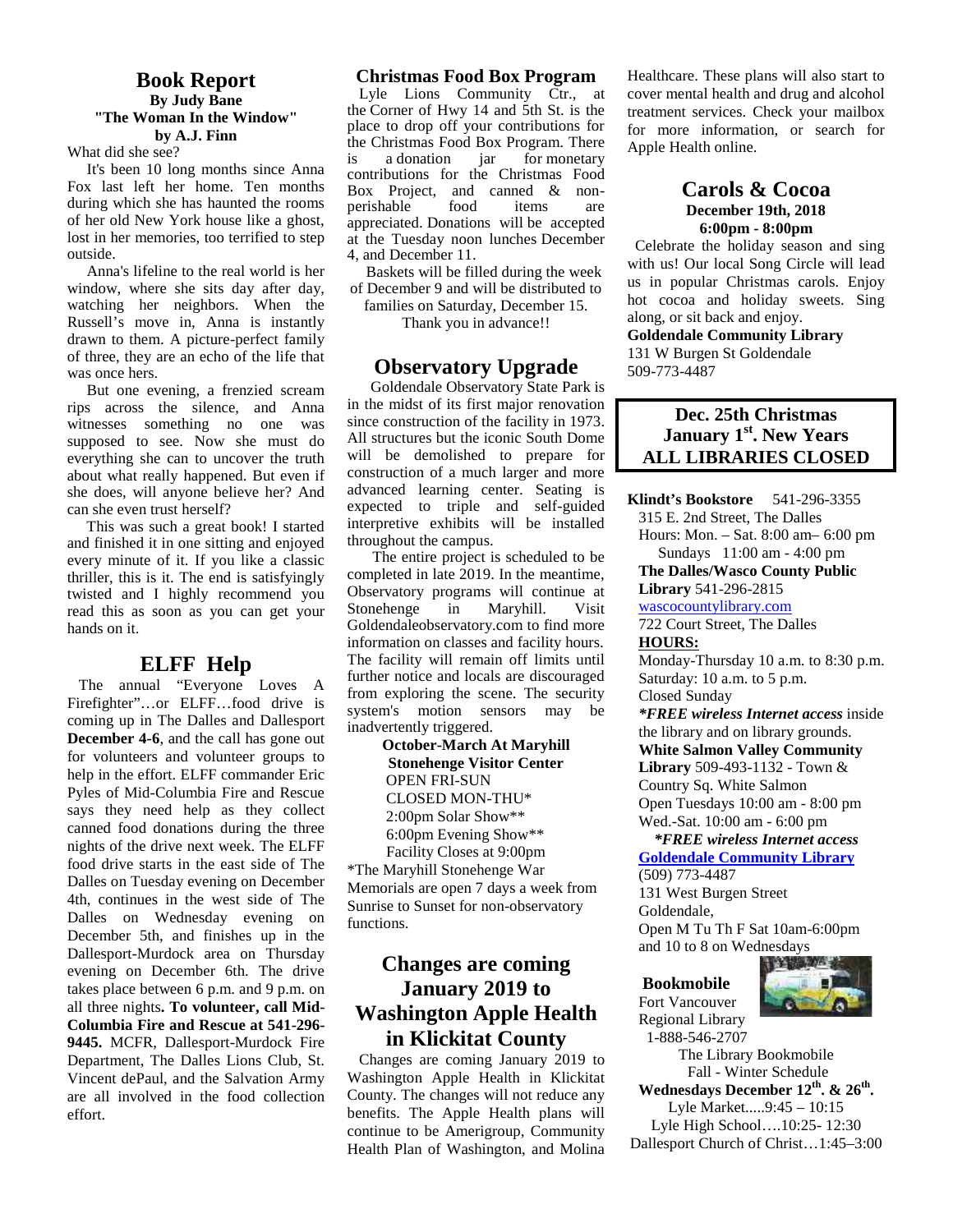#### **Community Council Corner Council Report for 8 November 2018**

The annual polls were open before the November meeting, with Bill Clark and Mary Ann Pauline re-elected. Caleb Hotchkiss has been confirmed in the position he has been filling since August. These terms will expire in 2021.

Anthony Rizzi is now on the oversight committee for the small arms range. He reported that the range is nearing completion, with just a few more components to be installed. Such details as fees, money handling, and standardization of procedures are under discussion. The proposed name is "Klickitat County Training Center". Minors age 8 and up, accompanied by a parent or guardian, will be able to use the range. A future phase for trap shooting with shot-guns is under consideration.

Don McDermott reported on his impressions of the Lyle School Board Meeting on 25 October. Issues of budget and wages were discussed. Dave McNeal and Bill Clark have volunteered to attend the meeting on 28 November.

The proposed speaker for our 13 December meeting is **Justine Ziegler from the Next Door Organization**. The subject is Home Security, with the products and services available in our area.

The next meeting of the Dallesport- Murdock Community Council is scheduled for **December 13th ., 7 PM, Community Center on 6th.**

# **K.C.F.D. #6**

## **Dallesport/Murdock Fire Dept.**

Dallesport Murdock Vfd will be suspending our monthly breakfast thru the holiday season. We will resume in Rept contribution<br>NEITHER January

We will still have coffee available on November 17th and December 15th for a donation from 7-9 am at the Dallesport fire station.

## **Dallesport Water Dist.**

P.O. Box 131

Dallesport, WA 98617 If you have any questions regarding your water system, please feel free to contact. Lane Goodenough, District Manager 541- 980-6756 dwdmanager@gmail.com or

Austin Wilson, DWD Clerk 541-980-

6514,or dallesportwater@gmail.com Clerks office hours: 8:00am to 1:00pm Monday thru Thursday.

**Monthly meetings are held on the 2nd Wednesday of every month at 6:00pm at the Dallesport Community Center.**

### **Important Water Notice**

Notice to customers of the Dallesport Water District, Dallesport Domestic, Prospect, North Garden Row and Dallesport Mobile Home Park drinking water systems.

Dallesport Water District is seeking grants and loans from state and federal agencies to help pay for much needed improvements to our community's water system. The managing entities of all the water systems named have entered into a non-binding agreement to pursue a construction project that would create a regional water system. Phase 1 of this project would extend main lines to all 4 smaller systems so they could purchase water directly from Dallesport WD. Phase 2 of the project would install meters on each residence so that all customers could become customers of a visit larger regional water system.

As part of that process of applying for funding, an income survey of all the customers from these systems must be conducted. We are asking for your support in this survey process, because survey responses will help determine which funding programs are available to fund this project.

In accordance with Washington State income survey guidelines, this survey must be conducted by an independent third-party organization. We are partnering with the Rural Community Assistance Corporation (RCAC) to be that independent party. The information you provide will only be used by RCAC to calculate the percentage of local residents that qualify as low-to-moderate income (LMI) and to determine the median household income (MHI) of this group. All information obtained will be kept confidential by RCAC.

THE DALLESPORT WATER DISTRICT NOR ANY OTHE THE OTHER SYSTEMS LISTED WILL AT ANYTIME BE IN POSSESSION OF OR HAVE ACCESS TO ANY OF YOUR CONFIDENTIAL INFORMATION.

In January, 2019, a letter with a survey form will be sent to all residents homes. It is very important that all of the surveys whether are completed and returned in a timely manner. For rental houses, the survey must be completed by the people living in the house, not by the property owner. The survey will come with a stamped return envelope addressed to RCAC. If enough responses are not collected, door to door interviews will be conducted.

Please help promote future low cost access to safe drinking water in your community be responding to the survey.

## **Office Rental Space**

Starting a new small business that requires a small space? The Lyle Activity Center, on the corner of Highway 14 & Thirds St, has an office space for rent available starting December 1st. The room is approximately 108 sq ft plus a half bathroom and cabinet space in room for extra storage. \$225/month includes utilities and WiFi with the use of classrooms for larger meetings or events. It could be perfect for someone practicing Massage/wellness therapies, Real Estate? Consulting firm? Hypnosis? For more information or to schedule a please email to lyleactivitycenter@gmail.com

## **Do Not Plug Space Heaters Into Power Strips**

The colder weather is here and so is the need to stay warm, but if you use a space heater, do not plug it into an extension cord or a power strip.

Doing so is a fire hazard, according to the fire authorities.

Power strips and extension cords are not equipped to handle the extra current flow needed to power a space heater and can overheat and even catch fire.

Firefighters said heating elements in a space heater can get up to more than 500°F to 600°F. They are reminding residents that a space heater should only be plugged directly into the wall, and always keep an eye on it when it's in use. From 2009 to 2013, heating equipment was involved in an estimated 56,000 reported U.S. home fires — accounting for 16 percent of the total, according to the National Fire Protection Association (NFP). In those fires, 470 people died, 1,490 were injured and \$1 billion in property damage was reported.

"Nearly half of all home heating fires occurred in December, January and February," the NFP said. "Space heaters, portable or stationary, accounted for two of every five of home heating fires."

**Happy Holidays To All**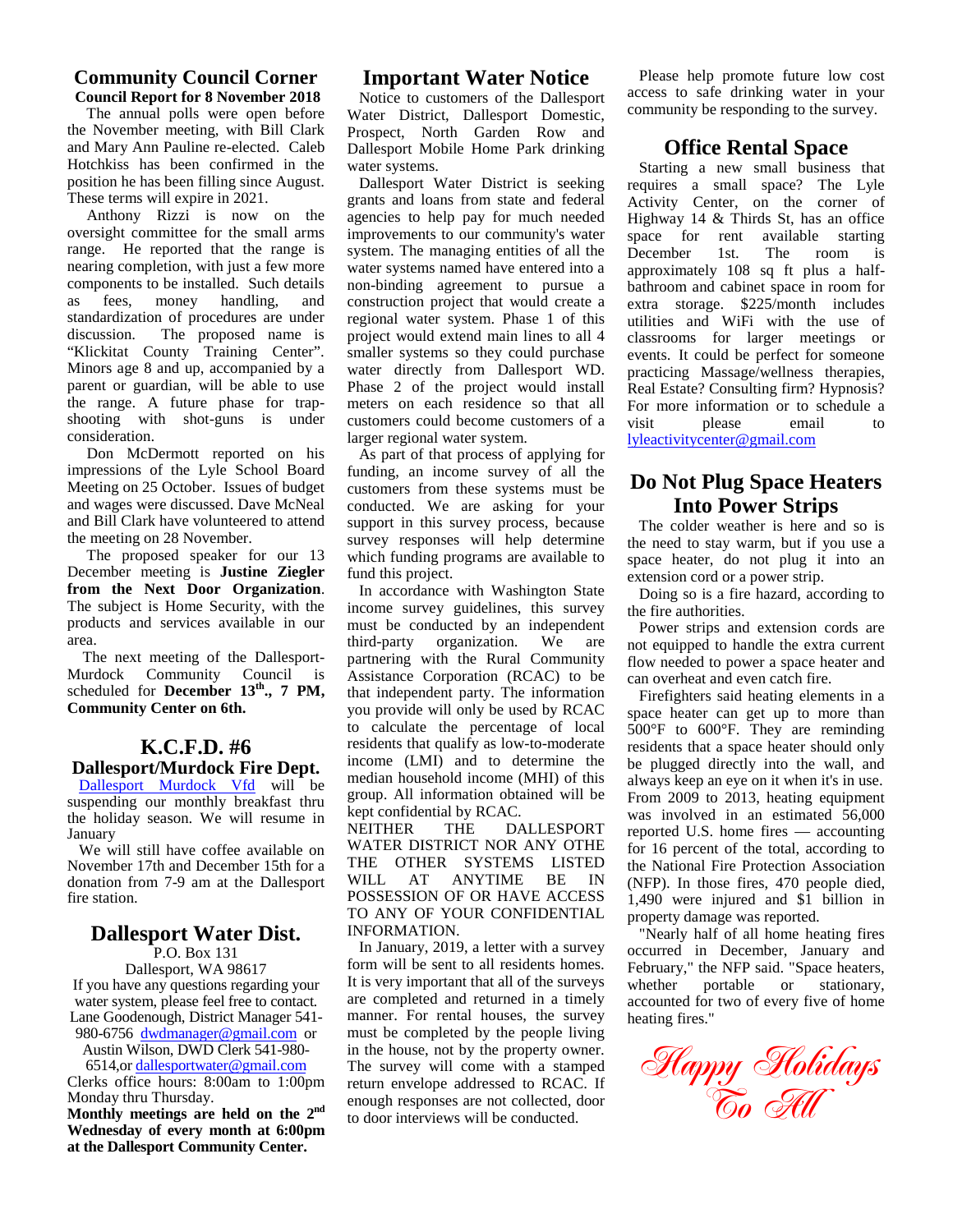

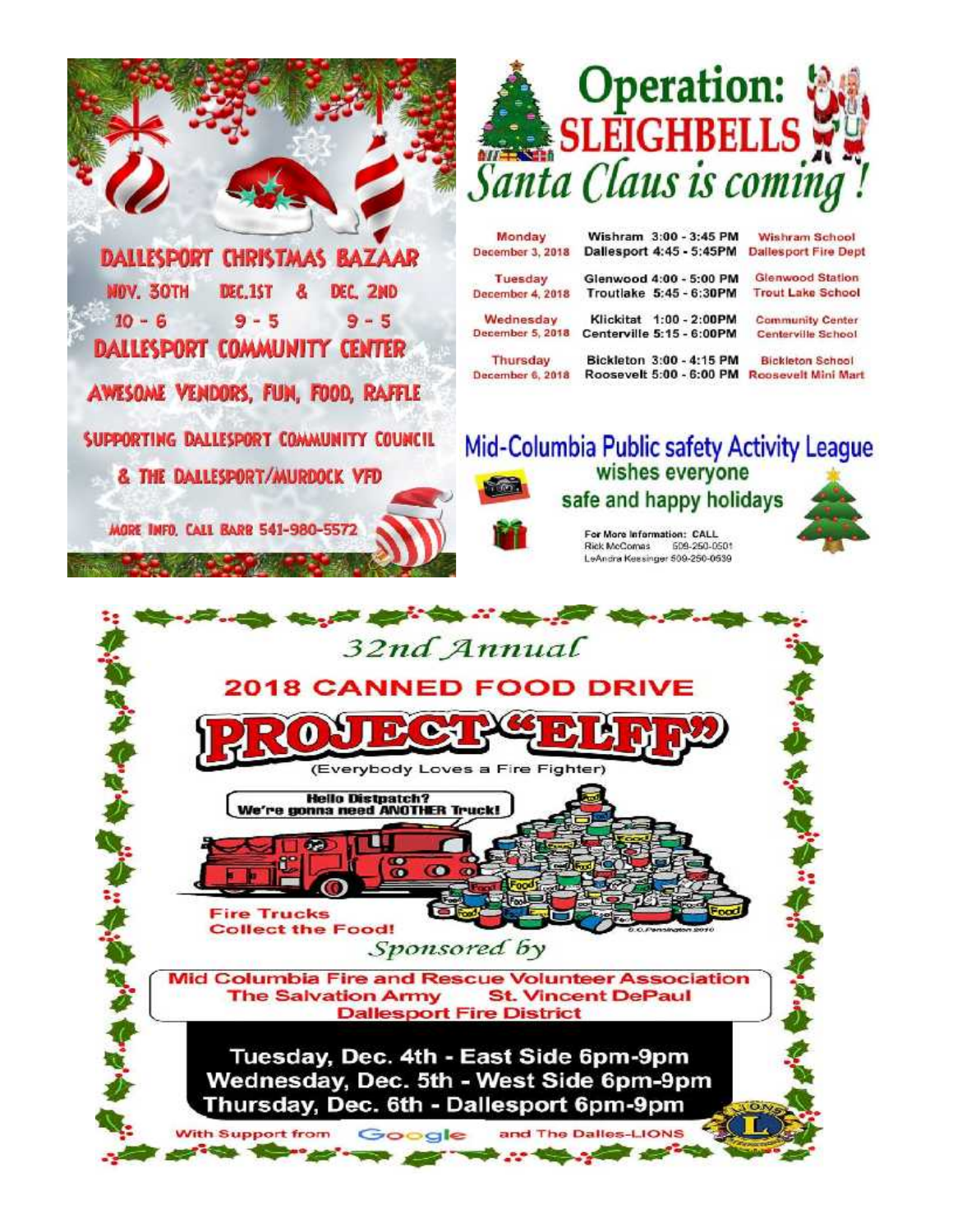

For the latest information on Lyle School District, visit the website for the school district. **http://www.lyleschools.org**

## **CCA Children's Theatre: A Charlie Brown Christmas**

**Sat Dec 8, 2-4pm, 7-9pm Sun Dec 9, 2-4pm Fri Dec 14, 7-9pm Sat Dec 15, 2-4pm, 7-9pm Sun Dec 16, 2-4pm**

Join all your favorites from the Peanuts gang as they dance, sing, and ice skate through the holiday season. A Charlie Brown Christmas brings to life the heart-warming and fun 1965 holiday cartoon classic. Tickets are \$10. Ages 10 and under are free! Children must be accompanied by an adult.

Columbia Center for the Arts 215 Cascade Avenue Hood River, OR 97031

Information: events@columbiaarts.org (541) 387-8877

## **Creative Kids Workshop: Santas Workshop and Photos with Santa**

**December 15, 2018 10:00 AM - 12:00 PM** http://www.nwprd.org/programs2/

Drop kids off or work along side them and let their creativity run wild! Creativity shines when making a special gift for a loved one. There is nothing like cocoa and crafts to get you in the holiday spirit. Options available for additional projects the day of the event. Pictures with Santa available for an additional cost. \*Fee Includes: experienced staff and all the supplies to make a special gift.

Dry Hollow Elementary Gymnasium\* 1314 E. 19th Street, The Dalles, OR \*Please use the entrance on the back side of the building. Northern Wasco County Parks and Recreation District (541) 296 - 9533 602 W. 2nd Street, The Dalles, Admission: \$10 | Additional projects and pictures with Santa not included in the registration fee.

# **A Message Regarding Negotiations**

Dear parents, guardians, staff, students and community,

 The district and Lyle Education Association continue to negotiate the current year contract and are working with the mediator to set future  $TF$  THE LIGHTS ARE FLASHING dates to negotiate. In addition, the district is currently working on analyzing the budget in order to ensure our budget decisions match the priorities of our current board, administration and the community.

 Please know that the board and administration supports teachers and will do all they can to find a solution that is fair and sustainable. We all look forward to a timely resolution of this matter.

Sincerely, Dr. Ann Varkados, Superintendent

**(Klickitat, Lyle Against Substance Abuse Coalition) Dec. 19th . 5 - 6:30 pm Meets the 3rd Wed of each month. Alternates between Klickitat and Lyle**

**The Library Bookmobile--- Fall - Winter Schedule Wednesdays December 12th. & 26th . Lyle Market.....9:45 – 10:15 Lyle High School 10:25- 12:30 Dallesport Church of Christ.....1:45–3:00**



**Dallesport PTO Meeting Tue, Dec. 4th . 2:45pm – 3:45pm Monthly on the first Tuesday School Board meetings will be held @ 6pm on the fourth Wednesday Dec. 26, 2018**  *Support your school and attend a meeting.*

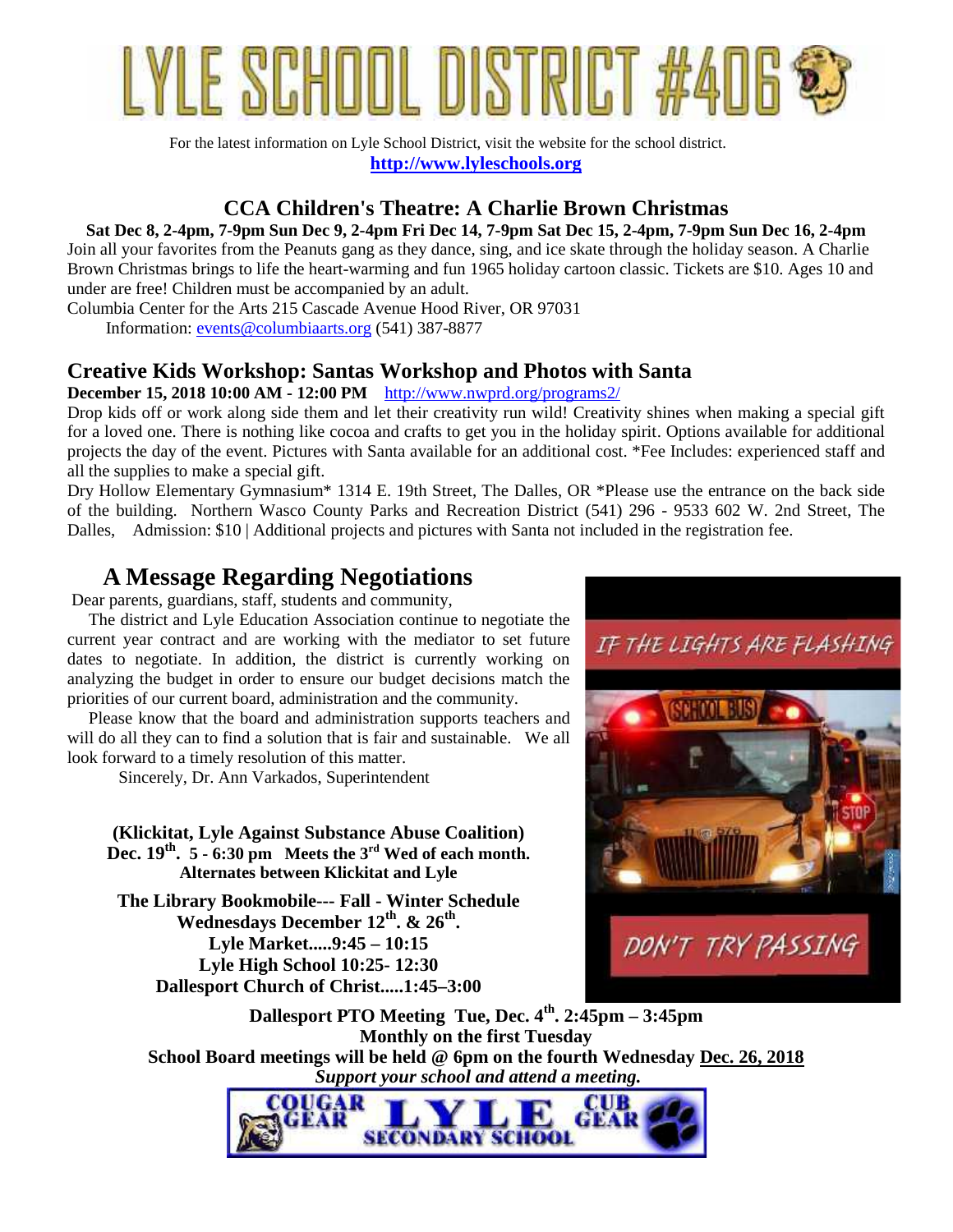#### **Dallesport 15th Annual Christmas Bazaar Nov 30th 10am -6pm Dec. 1st. & 2nd. 9am-5pm**

Local handmade crafts and foods. Santa & Mrs. Clause will be on hand for photos. Community Center on 6<sup>th</sup> St.

#### **Sherman County Holiday Bazaar**

**December 1, 10:00am – 3:30pm** http://shermancountyfairfun.com Hosted by Sherman County Fair Board Sherman County School in Moro Oregon Contact Beth McCurdy at 541-980-1821

#### **Mosier Country Christmas Fair December 1, - December 2, 2018 10:00 AM – 4:00 PM**

Mosier Community School 1204 1st Ave Mosier, Oregon This is the 38th Country Christmas Fair, an annual BENEFIT for the Mosier School, with more than 65 vendor booths featuring artisans, crafts, food, and more! PICTURES WITH SANTA (both days) from 11:00 AM – 3:00 PM. Admission is \$2.00 + can of food (people or animal)

## **Goldendale Christmas Bazaar**

**December 2, 9:00 AM - 3:00 PM** 318 W Brooks Street (across from Rural #7 Fire Hall) Goldendale, Washington Lots of great gifts for the holidays, including homemade craft items, food items and other unique gifts. CONTACT: 509-773-3000 or 509-314- 1737 or shenandoah@gorge.net

#### **Cascade Singers' Holiday Concert December 8 & 9, 2018**

**"Choose Something Like a Star"** is the title for the Cascade Singers' December 8 and 9 holiday concert. The line comes from a poem by Robert Frost set to Dece music by Randall Thompson. It will be **Dece** featured along with familiar Christmas favorites by the choir, ensemble, and children's choir. The venue is Zion Lutheran Church, 10th and Union  $\frac{\mu_{\text{max}}}{\text{Class}}$ Streets, The Dalles. Saturday's concert  $\frac{8}{3}$ begins at 7 p.m. and the Sunday concert starts at **3 p.m.** Admission is by donation at the door.

#### **The Festival of Trees December 7, 6:00 PM - 9:00 PM**

https://www.mcmc.net/foundation/events /festival-of-trees/

Festival of Trees consists of a live tree auction and silent auction

Doors open at 6:00 PM. The live auction begins at 7:00 PM. The Dalles Civic Auditorium 323 E 4th St The Dalles Mid Columbia Health Foundation 309 E.

2nd St. The Dalles, Or 97508 541-296- 7275 Tickets: \$10.00

**Festival of Trees Community Day December 8, 9:00 AM - 12:00 PM**

Community Day. Bring the whole family out to view the trees on Community Day, Saturday, December 3rd from 9:00 a.m. to noon. Free admission. Opportunity for photos with Santa as a fundraiser for the local Kiwanis Children's Literacy Program. The Dalles Civic Auditorium 323 E. 4th Street The Dalles

## **The Dalles Eagles Christmas Bazaar**

**December 8, 9:00 AM - 3:00 PM** 2006 W 7th St The Dalles Kitchen will be Open

## **Dufur's Hometown Christmas Bazaar**

**December 8, 9:00 AM - 3:00 PM** The Dufur Garden Club is excited to host this Annual Tradition! Finish your Christmas Shopping and find many<br>different. one-of-a-kind treasures! one-of-a-kind Including the Altar Society's famous BAKE SALE!

St. Alphonsus Hall Corner of 1st and Church streets Dufur

## **Habitat for Humanity Christmas Bazaar**

**December 8, 10:00 AM - 2:00 PM** United Church of Christ 111 E 5th St The Dalles. Craft delicious baked goods vendors. Homemade soup lunch with rolls, beverages and a slice of pie for only \$5.00! Contact: 541-296-8817 or 541-296-8618

#### **Santa Downtown**

**December 8 10am-2pm December 15 10am-2pm December 22 10am-2pm** http://www.thedallesmainstreet.org

Pictures with Santa! Crafts, Bake Sale, Story Time and of course Santa and Mrs. Katherin<br>Claus will be there Cascade Claus will be there. 315 Federal St. (Old Chronicle Building)

\$5.00 donation per picture

## **Annual Gingerbread Open House**

**December 13, 5:30 PM - 7:30 PM** Enjoy beautiful Gingerbread Houses, wonderful desserts, eggnog, cookie decoration & Santa! There is no charge for the event but each Gingerbread House will be available for Silent Auction to benefit the Alzheimer's Association.

We would like to encourage you to individually or as a group or business, create and donate a Gingerbread House for our Silent Auction. Houses should be turned in to The Springs on Wednesday, December 12th. All proceeds go to the Alzheimer's Association. The Springs at Mill Creek The Dalles

## **Civic Marketplace**

**December 16, 12:00 PM - 5:00 PM** https://www.facebook.com/events/32238  $\overline{6121826857}$ ?notif\_t=aymt\_upsell\_tip& notif\_id=1539573432333077

If you are a shopper or a vendor prep yourself for a great Marketplace experience. Mark your calendar for the following dates. December 16, 2018 January 20, 2019 (2019 can you believe it?) February 17, 2019 Noon to 5:00PM - Everyone Welcome 323 East 4th Street, The Dalles To Participate: Contact The Civic at 541.298.8533 or email thedallescivic@gmail.com Club 22 Food and Music Expanded Vendor List In the Civic Ballroom for a whole NEW Shopping Experience!

#### **Holiday Spectacular Concert December 21, 2018 7:00 PM - 9:00 PM**

Come join us celebrate the Season and the Civic Auditorium with a Holiday Concert! Globetrotting Opera Gal Anna Viemeister is thrilled to come back to her hometown to bring another fantastic concert full of Opera, Carols, Jazz and more; This time to honor our Veterans at the Civic Auditorium! The Dalles Civic Auditorium was built as a memorial to our Veterans. It shows foresight in providing a community center with a space for every pastime of the era including live music!

Anna will be joined by International Maestro Francisco Miranda on Piano, Fellow NYC/PDX Hybrid Lyric Tenor Samuel Varhan, Local Jazz Diva Katherina Blackmar, Members of the Singers and more! Half of the evening's proceeds will go to restorations at the Civic to help make it "Where it happens!"

Tickets available online

https://www.eventbrite.com/e/holiday spectacular-at-the-civic-auditoriumtickets-28786052859

The Dalles Civic Auditorium The Dalles Admission: \$10-\$25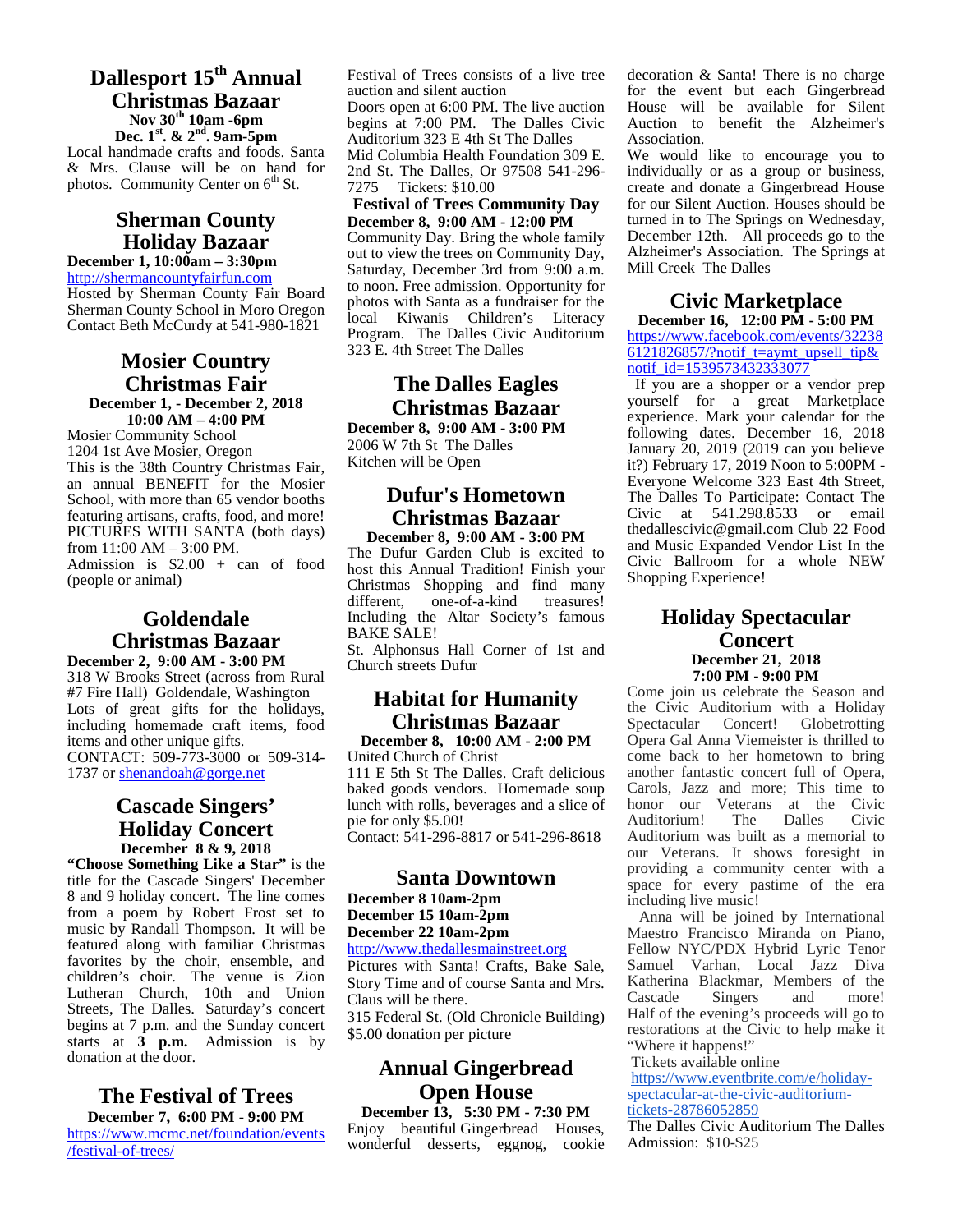# **Dallesport-Murdock Community Calendar**<br>Dallesport-Murdock Fire Dept. KCFD#6 Dallesport-Murdock Community Cou

 **Dallesport-Murdock Fire Dept. KCFD#6 Dallesport-Murdock Community Council 630 Central Ave. P.O. Box 215 767-1252 136 6th Ave. P.O. Box 8**

**Post Office hours are 8am-2pm M-F Sat. 7:30am-11:00 for package pick up only. Phone 767-1577**

| December 2018                                                                                                                    |                                                                                                                           |                                                                                                                                                                                 |                                                                                                                                                                               |                                                          |                                                                                                                    |                                                                                                                               |
|----------------------------------------------------------------------------------------------------------------------------------|---------------------------------------------------------------------------------------------------------------------------|---------------------------------------------------------------------------------------------------------------------------------------------------------------------------------|-------------------------------------------------------------------------------------------------------------------------------------------------------------------------------|----------------------------------------------------------|--------------------------------------------------------------------------------------------------------------------|-------------------------------------------------------------------------------------------------------------------------------|
| <b>Sun</b>                                                                                                                       | <b>Mon</b>                                                                                                                | <b>Tue</b>                                                                                                                                                                      | <b>Wed</b>                                                                                                                                                                    | <b>Thu</b>                                               | Fri                                                                                                                | <b>Sat</b>                                                                                                                    |
| <b>AA Meetings</b><br><b>Wednesdays and</b><br><b>Sundays 7pm</b><br><b>Lyle School</b><br>Library<br>625 Keasey<br>360-870-3321 |                                                                                                                           | <b>Volunteer</b><br>Firefighters<br>meet Tuesdays<br>6pm<br><b>Dallesport Fire</b><br>Hall                                                                                      |                                                                                                                                                                               |                                                          | Dec. 1st<br><b>Dallesport</b><br><b>Bazaar</b><br>9am-5pm<br><b>Dallesport</b><br><b>Community</b><br>Center>>>>>> | <b>First Saturday</b><br><b>Breakfast</b><br><b>Lyle Lions</b><br><b>Club</b><br>$7am-10am$<br><b>Everyone</b> is<br>welcome! |
| $\overline{2}$<br><b>Dallesport</b><br><b>Bazaar</b><br>9am-5pm<br><b>Dallesport</b><br><b>Community</b><br><b>Center</b>        | 3<br><b>Lyle Lions Club</b><br>meeting.<br>Potluck at 6:00<br>pm; Mtg. at 6:30<br>pm. Call 509-<br>365-2921               | $\overline{\bf{4}}$<br><b>Senior Lunch</b><br><b>Lyle 11:30am</b>                                                                                                               | 5                                                                                                                                                                             | 6                                                        | 17<br><b>Senior</b><br><b>Advisory</b><br><b>Meeting</b><br>10:30am-12pm<br><b>Pearl Harbor</b><br>Remembrance     | 8                                                                                                                             |
| $\vert \mathbf{9} \vert$                                                                                                         | <b>10</b>                                                                                                                 | 11<br><b>Senior Lunch</b><br><b>Lyle 11:30am</b><br><b>Recycle</b>                                                                                                              | 12<br>Fire Dist. Biz<br>Meet 6pm<br><b>Commissioners</b><br>Meet 7pm<br><b>Water Dist.</b><br>Meet 6pm<br><b>Bookmobile</b>                                                   | $\vert$ 13<br>Community<br>Council<br><b>Meeting 7pm</b> | 14                                                                                                                 | 15<br><b>Fire Dist</b><br><b>Coffee</b><br><b>Fundraiser</b><br>@ Fire Hall<br>$7-9am$                                        |
| 16                                                                                                                               | $\overline{17}$<br><b>Lyle Lions Club</b><br>meeting.<br>Potluck at 6:00<br>pm; Mtg. at 6:30<br>pm. Call 509-<br>365-2921 | 18<br><b>Senior Lunch</b><br><b>Lyle 11:30am</b>                                                                                                                                | 19                                                                                                                                                                            | 20                                                       | 21<br><b>Airport Board</b><br><b>Meeting 7am</b><br>@Airport<br><b>Winter Solstice</b>                             | 22                                                                                                                            |
| 23                                                                                                                               | 24                                                                                                                        | 25<br><b>Merry</b><br><b>Christmas</b>                                                                                                                                          | 26 Recycle<br><b>Bookmobile</b><br><b>Lyle Market</b><br>$9:45-10:15$<br><b>Lyle High School</b><br>10:25-12:30<br><b>Dallesport Church</b><br>of Christ 1:45-3:00<br>Kwanzaa | 27                                                       | 28                                                                                                                 | 29                                                                                                                            |
| 30                                                                                                                               | 31<br><b>Happy</b><br><b>New Year</b>                                                                                     | Recycle days this month will be the $11th$ and $26th$ .<br>The Dalles Police Department will be actively enforcing<br>the downtown parking ordinance during the holiday season. |                                                                                                                                                                               |                                                          |                                                                                                                    |                                                                                                                               |